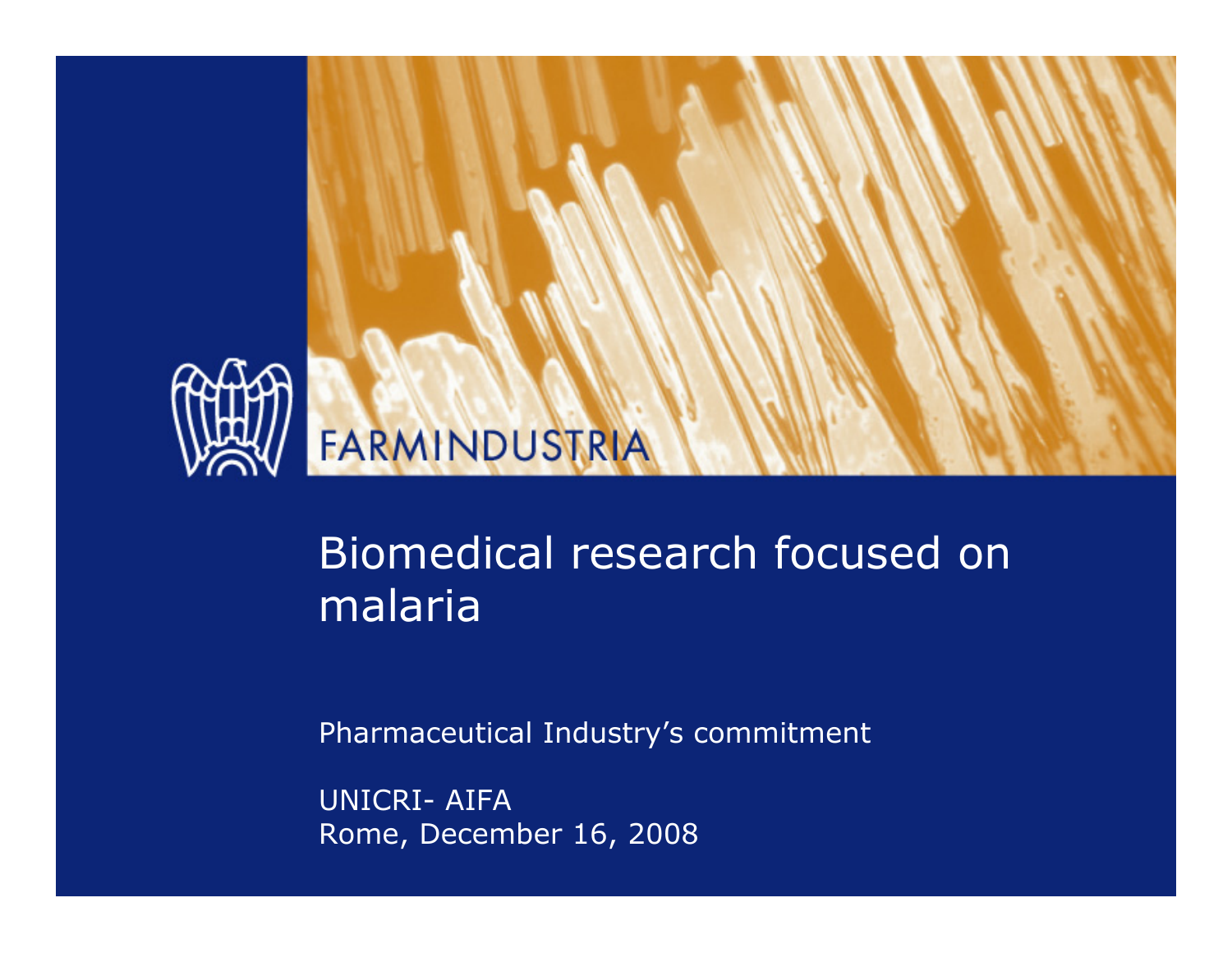### **Towards a more sustainable world in healthcare: pharmaceuticals, one factor**



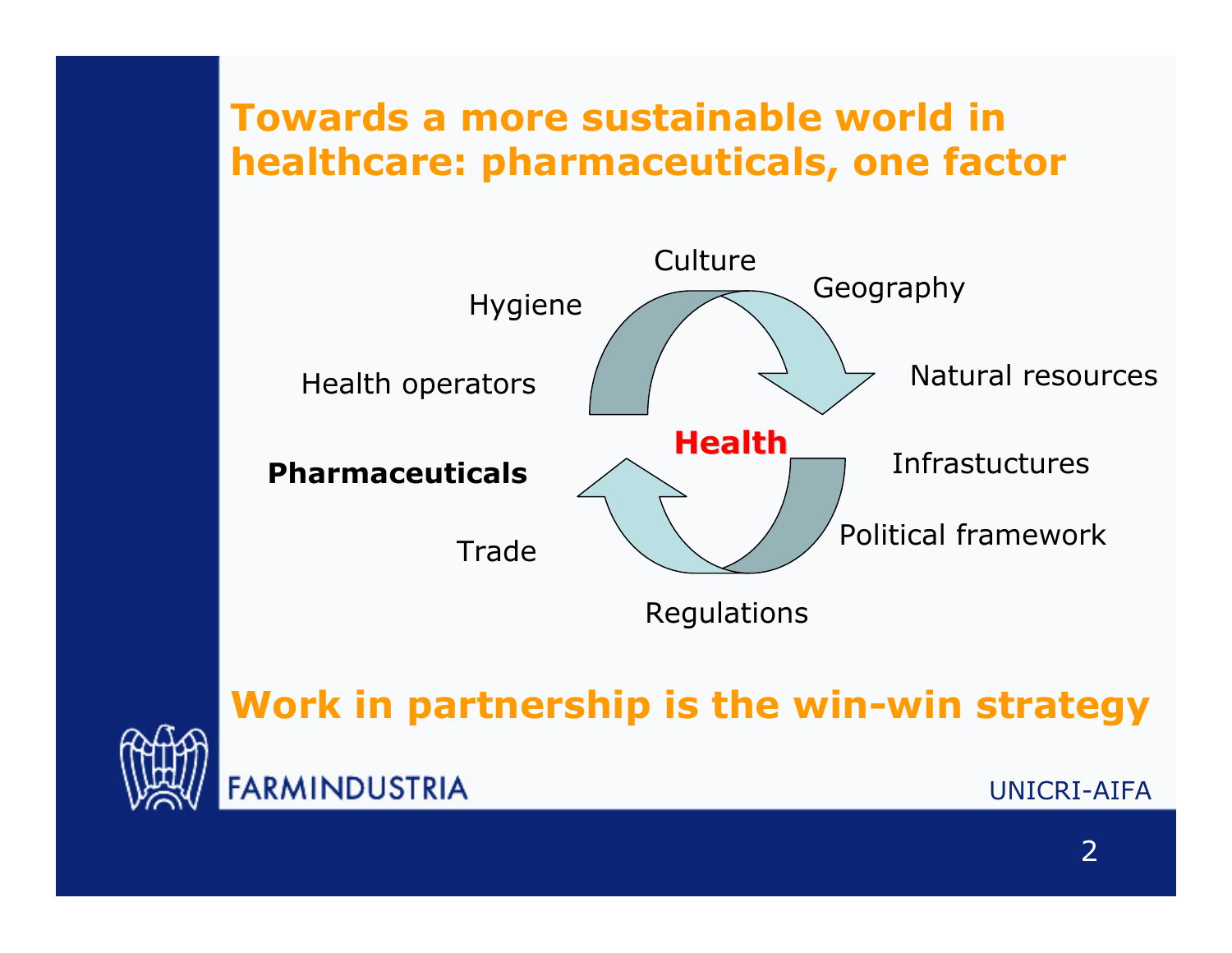### **Health in Africa: pharma industry's commitment**

R&D programs focused on the needs of the poorest

Clinical TrialsGood Clinical PracticesStrong ethical principles

Easy access Efficient distributionEducation of patients and healthcare operators

### **Companies' Corporate Social Responsibility as a tool for progress**

360° commitment; Ethical behaviours; Operate transparently; Creation and sharing of added value; Not only donations.



**FARMINDUSTRIA**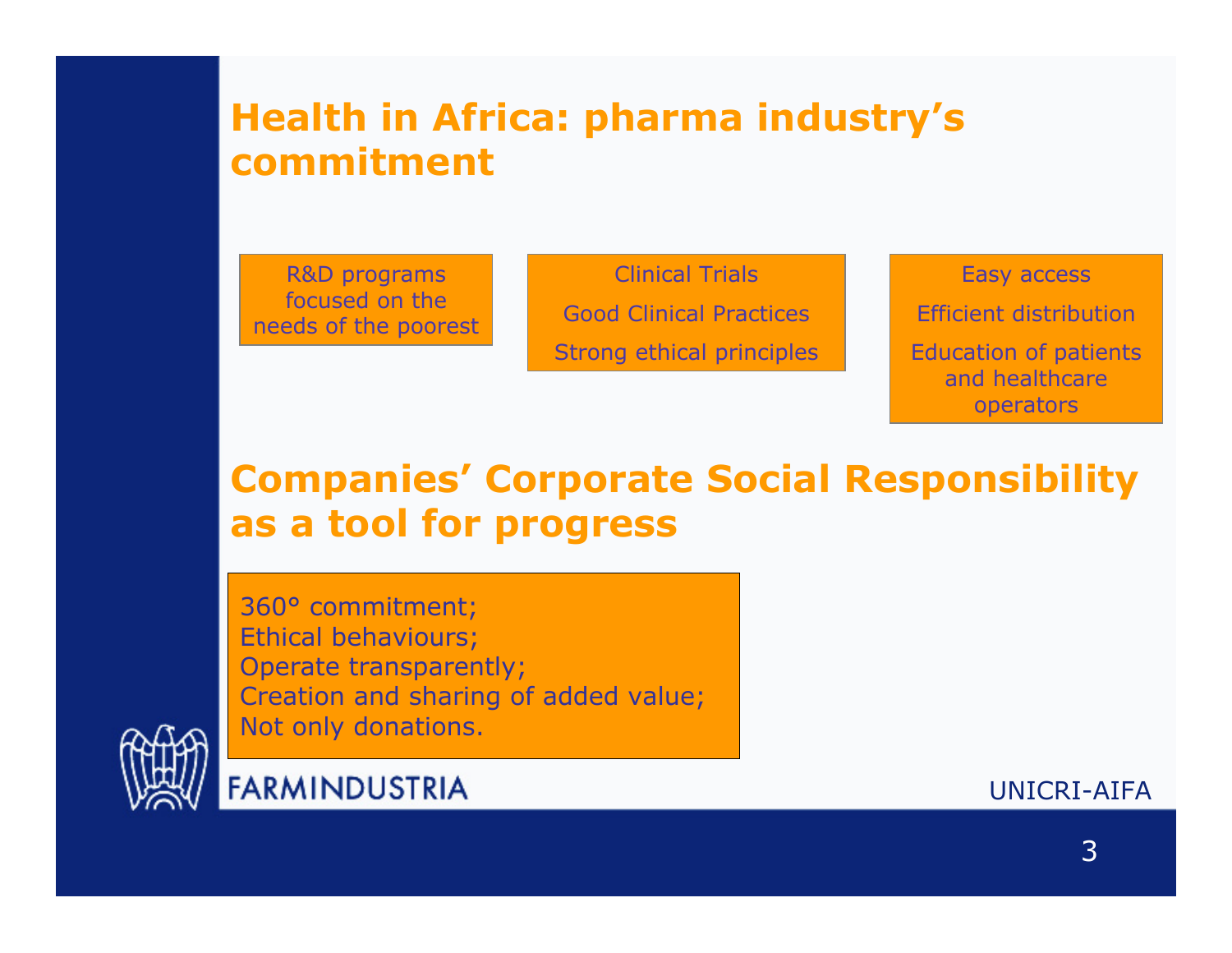Malaria, more than 500 million cases occur annually worldwide, resulting in 1 million deaths each year, of which 90% occur in Sub-Saharan Africa.





### **FARMINDUSTRIA**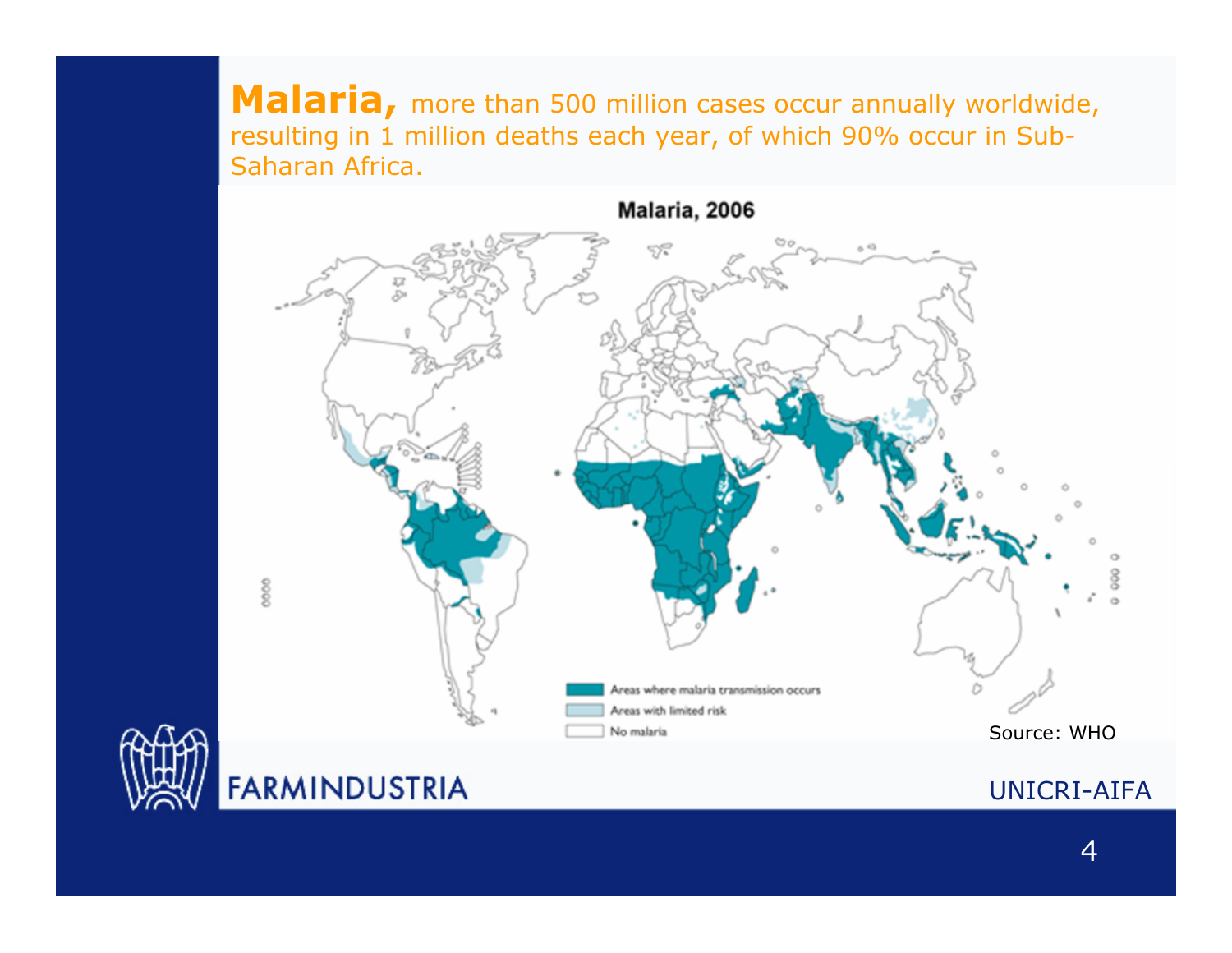## **Malaria, how pharma industry is involved: fight against malaria and drug-resistance**

Some simple treatments or combination treatments available: chloroquine; quinine; doxycycline; primaquine; mefloquine; artemisin derivatives (for instance artesunate, artemether, artemotil, dihydroartemisinin); sulfadoxinepyrimethamine;atovaquone-proguanil; proguanil-dapsone, chlorproguanil-dapsone and atovaquone-proguanil.

**New treatments** are under development, for instance dihydroartemisinin <sup>+</sup> piperaquine.

|                  | 2005          | 2006 | 2007 | 2008 |
|------------------|---------------|------|------|------|
| <b>Medicines</b> | 32            | 43   |      | 58   |
| <b>Vaccines</b>  | (not counted) |      |      |      |

Diseases of the Developing World, Industry R&D– Evolution 2005-2008

Malaria, Industry R&D – Status Overview November 2008

| <b>Diseases</b> | <b>Ongoing:</b> | <b>Ongoing:</b> | <b>Approvals</b>  | <b>Stopped since</b> |  |
|-----------------|-----------------|-----------------|-------------------|----------------------|--|
|                 | medicines       | vaccines        | <b>since 2005</b> | 2005                 |  |
| Malaria         | 28              |                 |                   | Source: IFPMA        |  |



### **FARMINDUSTRIA**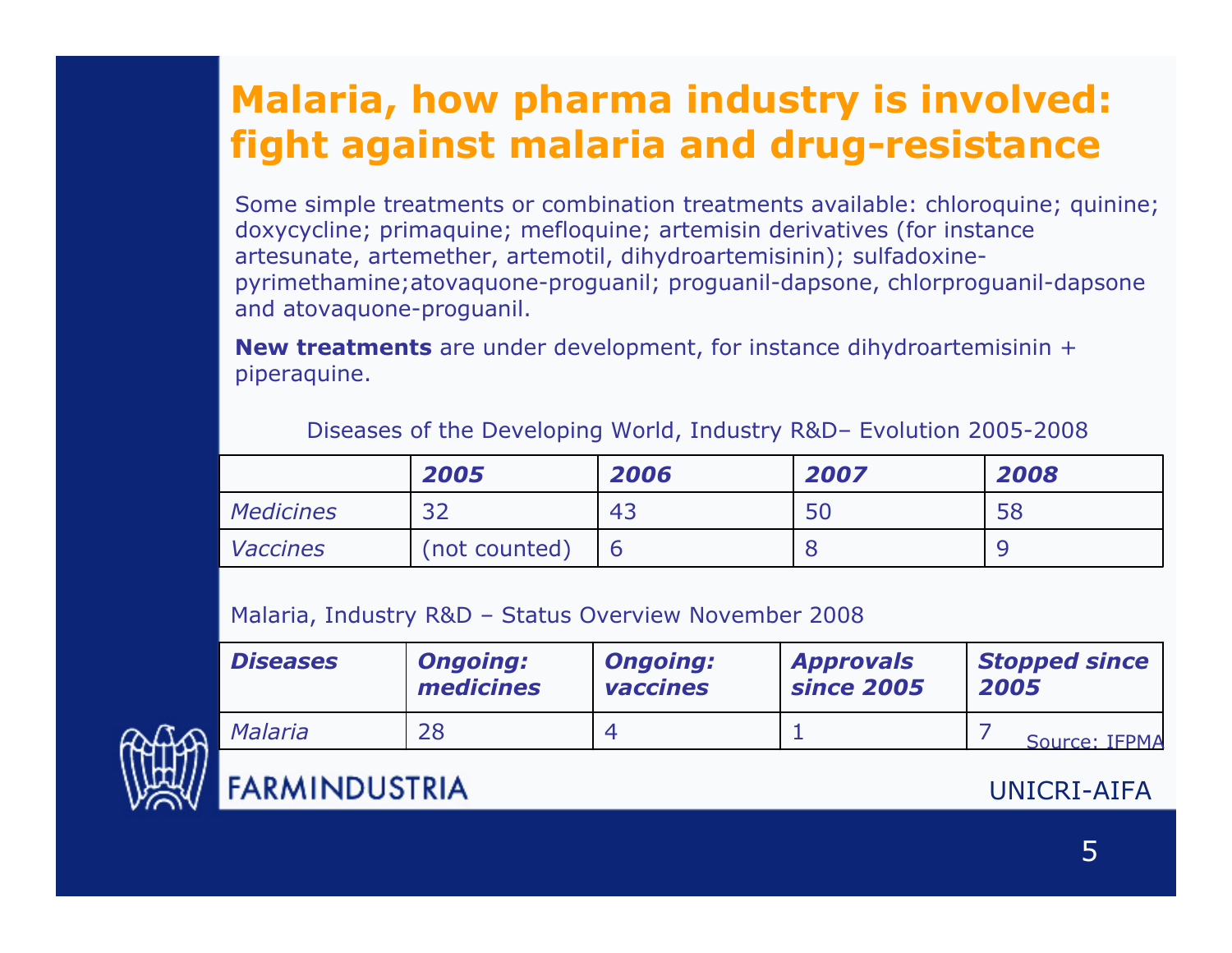## **Malaria, clinical trials ongoing**

### **R&D companies' projects carried out on their own or with Product Development Partnerships**

#### **Malaria**

| <b>Company</b>    | <b>Partners</b>                    | <b>Project</b>                              |                                       | <b>Phase</b>     |                |  |  |  |
|-------------------|------------------------------------|---------------------------------------------|---------------------------------------|------------------|----------------|--|--|--|
| <b>GSK</b>        | MMV, WRAIR                         |                                             | Tafenoquine (radical cure of P vivax) |                  | Phase $I / II$ |  |  |  |
| <b>GSK</b>        | Liv, MMV                           |                                             | n-tertbutyl Isoquine (GSK 369796)     | Phase I          |                |  |  |  |
| Pfizer            | <b>MMV</b>                         |                                             | Azithromycin & Chloroquine            |                  | Phase III      |  |  |  |
| Ranbaxy           | company                            |                                             | Arterolane (RBx 11160) & Piperaquine  | Phase II         |                |  |  |  |
| sanofi-aventis    | company                            |                                             | Bis-thiazolium (SAR97276A/T3)         | Phase II         |                |  |  |  |
| sanofi-aventis    | company                            |                                             | Ferroquine (SSR97193)                 |                  | Phase II       |  |  |  |
| <b>Sigma-Tau</b>  | <b>WRAIR, MMV,</b><br><b>EDCTP</b> | <b>Intravenous Artesunate (in children)</b> |                                       | <b>Phase III</b> |                |  |  |  |
| Sigma-Tau         | company                            | <b>Dihydroartemisinin and piperaquine</b>   |                                       | <b>Phase III</b> |                |  |  |  |
| <b>Shin Poong</b> | MMV, Iowa                          | pyronaridine artesunate / Pyramax®          |                                       | Phase III        |                |  |  |  |
| <b>Vaccines</b>   |                                    |                                             |                                       |                  |                |  |  |  |
| Amgen             | company                            | MSP1-42 and AMA-1 vaccine                   |                                       |                  | Phase I        |  |  |  |
| <b>GSK</b>        | <b>MVI</b>                         |                                             | RTS, S/AS01E vaccine                  |                  | Phase IIb      |  |  |  |



**FARMINDUSTRIA** 

Source: IFPMA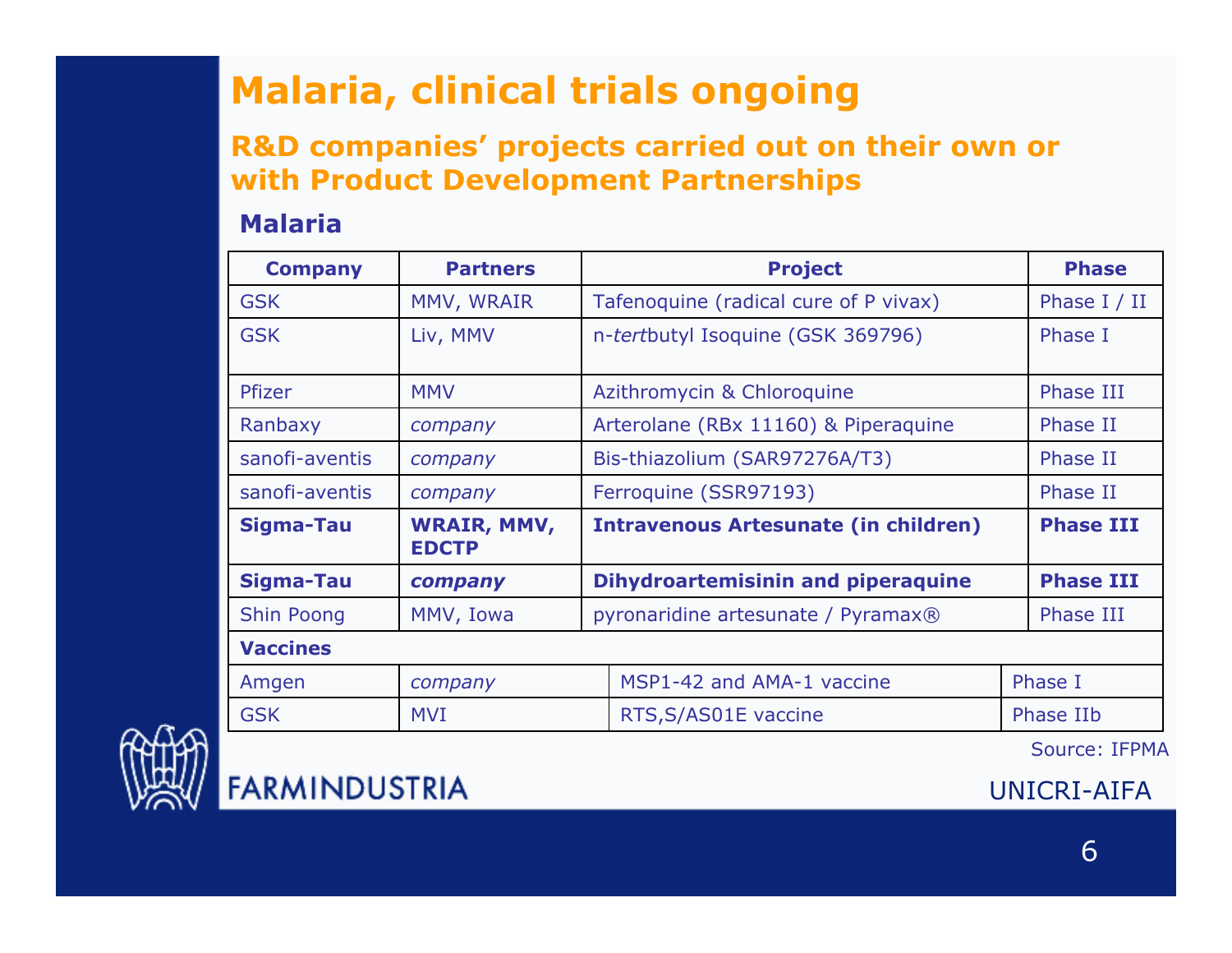## **Clinical trials – how pharma industry works:**

### **1) Ethics**

The primary purpose of medical research involving human subjects is to understand the causes, development and effects of diseases and improve preventive, diagnostic and therapeutic interventions (methods, procedures and treatments). Even the best current interventions must be evaluated continually through research for their safety, effectiveness, efficiency, accessibility and quality.

Medical research is subject to ethical standards that promote respect for all human subjects and protect their health and rights.

> *WORLD MEDICAL ASSOCIATION DECLARATION OF HELSINKI Ethical Principles for Medical Research Involving Human Subjects* **Introduction**



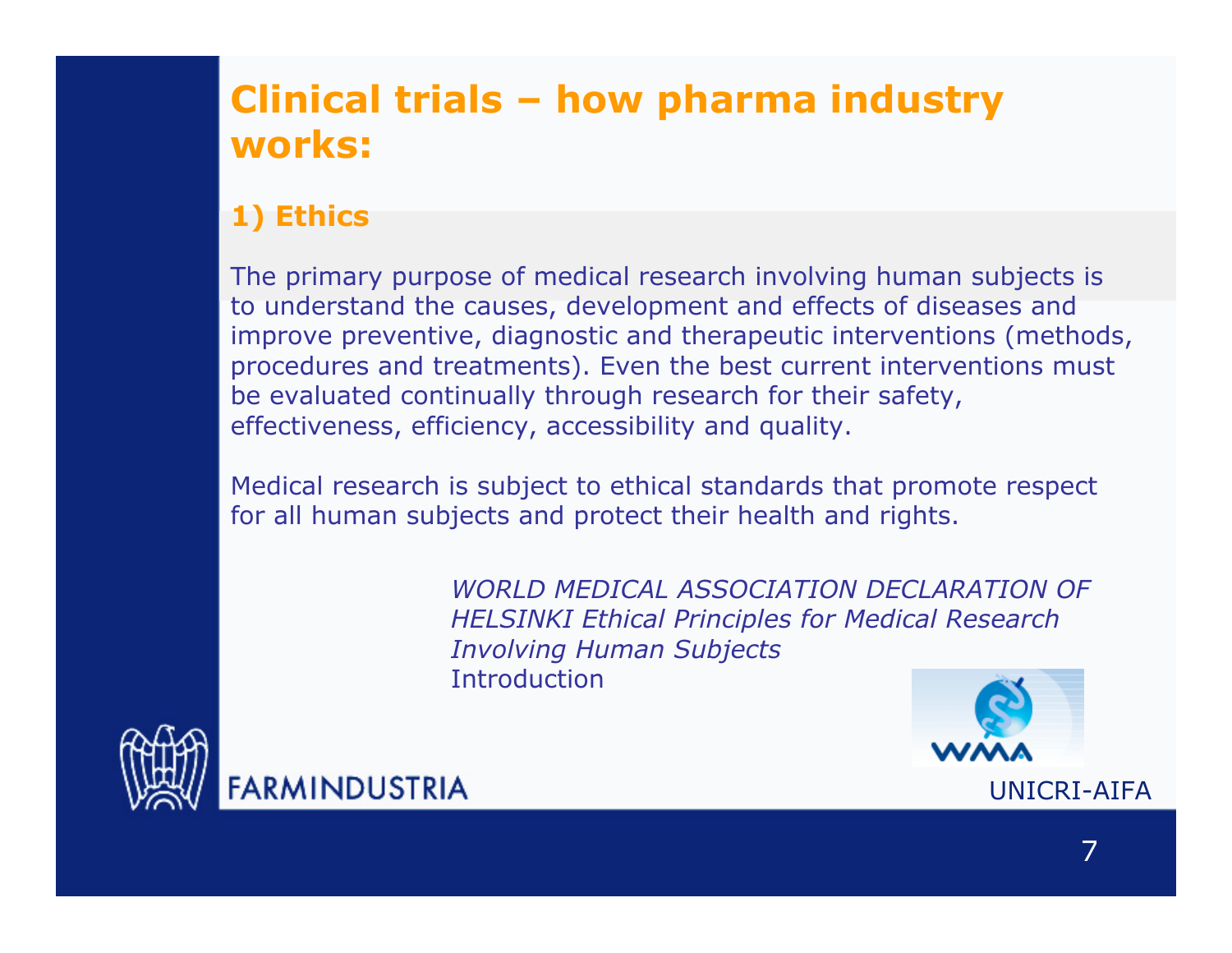## **Clinical trials – how pharma industry works:**

### **2) Partnerships** (Product Development Partnership)

Advinus Therapeutics Institute (ATI); Aeras Global TB Vaccine Foundation (Aeras); British Medical Research Council (BMRC); Centers for Disease Control and Prevention (CDC); Centre national de la recherche scientifique (CNRS); Columbia University (Col); Consortium 11 of Grand Challenges in Global Health (GCGH) (GC11);Drugs for Neglected Diseases initiative (DNDi);Epicentre Biotechnologies (Epicentre); **European & Developing Countries Clinical Trials Partnership (EDCTP);** Global Alliance for TB Drug Development (TB A); Harvard Medicine (Harvard); Institute for OneWorld Health (iOWH); Institut Pasteur (Inst. Pasteur); Intercell AG (Intercell); Johns Hopkins University (JHU); **Liverpool University (Liv); Malaria Vaccine Initiative (MVI); Medicines for Malaria Venture (MMV);** National Institute of Allergy & Infectious Diseases (NIAID); National Institute of Health (NIH); Oxford University (Oxon); Pediatric Dengue Vaccine Initiative (PDVI); Population Health Research Institute (PHRI); South African TB Vaccine Initiative (SATVI); Southwest Foundation for Biomedical Research (SFBR); Statens Serum Institute (SSI);Swiss Tropical Institute (STI); Texas A&M University (Tex); University College London (UCL); University of California, San Francisco (UCSF); **University of Iowa (Iowa); Walter Reed Army Institute of Research (WRAIR);** Wellcome Trust (Wellcome); WHO/UNICEF/UNDP/World Bank Special Program for Research & Training in Tropical Diseases (TDR)



**FARMINDUSTRIA**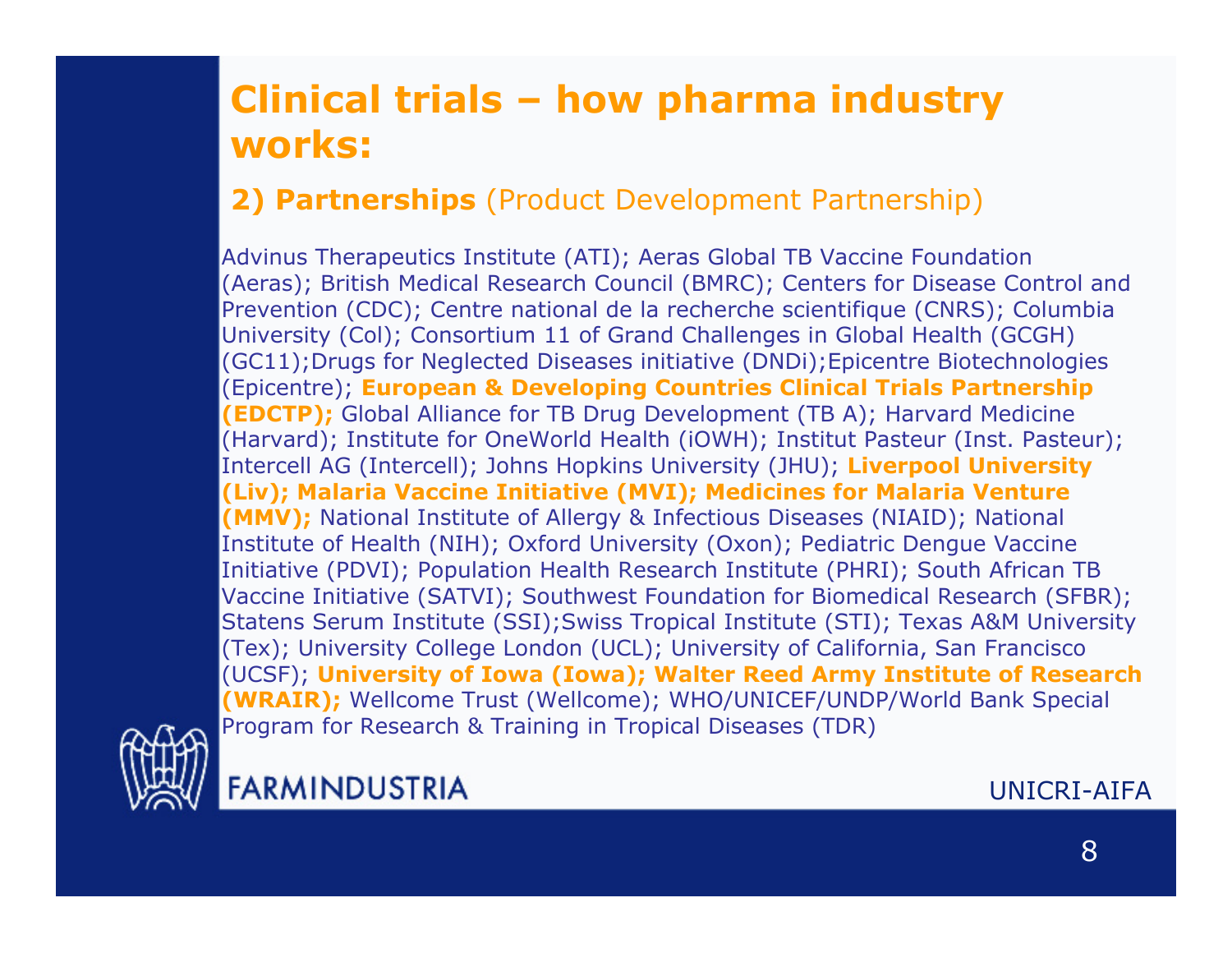### **Clinical trials – how pharma industry works:**

### **2) Partnerships** (Foundations)

An example: Bill & Melinda Gates Foundation (B&MGF), founded in 2000 and doubled in size by Warren Buffet by donations in 2006, has recently partenered with Rockfeller Foundations and others.

The primary aims of the Foundation are, globally, to enhance healthcare and reduce extreme poverty, and, in the United States, to expand educational opportunities and access to information technology.

Co-operation between research based industry and this Foundation, as well as with other Foundations like this, is essential to build health.

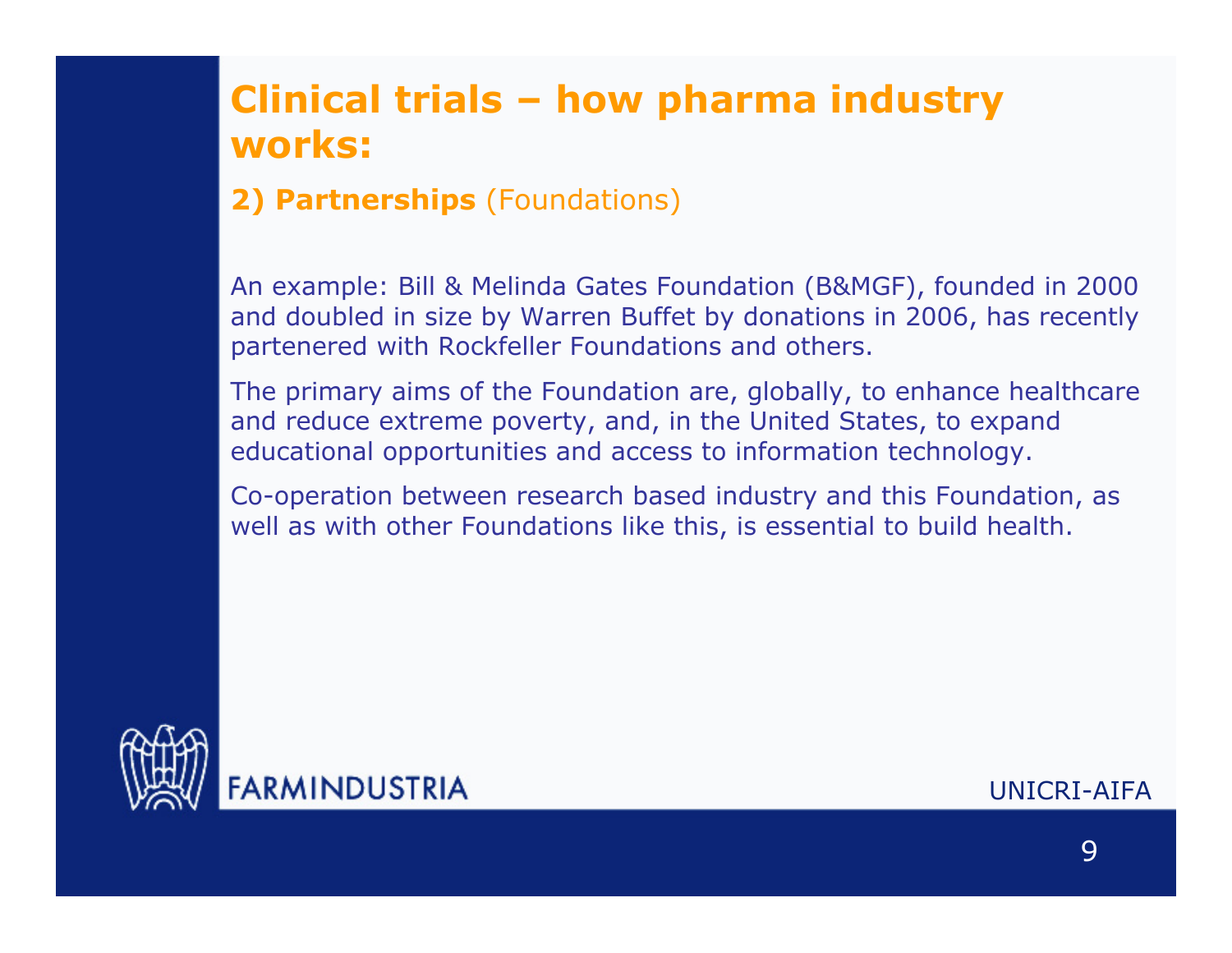## **The Italian example: not only donations**



**Corporate Social Responsibility:** it combines innovative research, product success and corporate growth with high social and ethical standards.

**R&D:** it follows both traditional and innovative approaches, goes beyond improving therapeutic quality and the study of rare diseases to issues that have a strong impact on public health, including **malaria**.

**Clinical Trials:** focused on **malaria** and carried out in Africa (for instance Phase III Artesunate i.v., Severe Malaria; Phase III Dihydroartemisinin and piperaquine),

**Capacity Building :** Sigma-Tau Sudan Ltd., *"a joint venture Sudanese-Italian company,incorporated January 1982, located in Khartoum north-Sudan. At present… manufacutre & distribute pharmaceutical specialties…in the Sudanese markets, both to the private & public sector, …in the region to Ethipia, Eristrea, Chad, Iraq and Tanzania".*

**Prevention:** vaccinating 3,000 children against the most widespread diseases (tuberculosis, diphtheria, whooping cough, tetanus, poliomyelitis, hepatitis B, Haemophilus influenzae B, measles) in Northern Uganda ("Together for Africa" for AMREF)

**Education:** training local health-care operator s ("Together for Africa" for AMREF)



**FARMINDUSTRIA**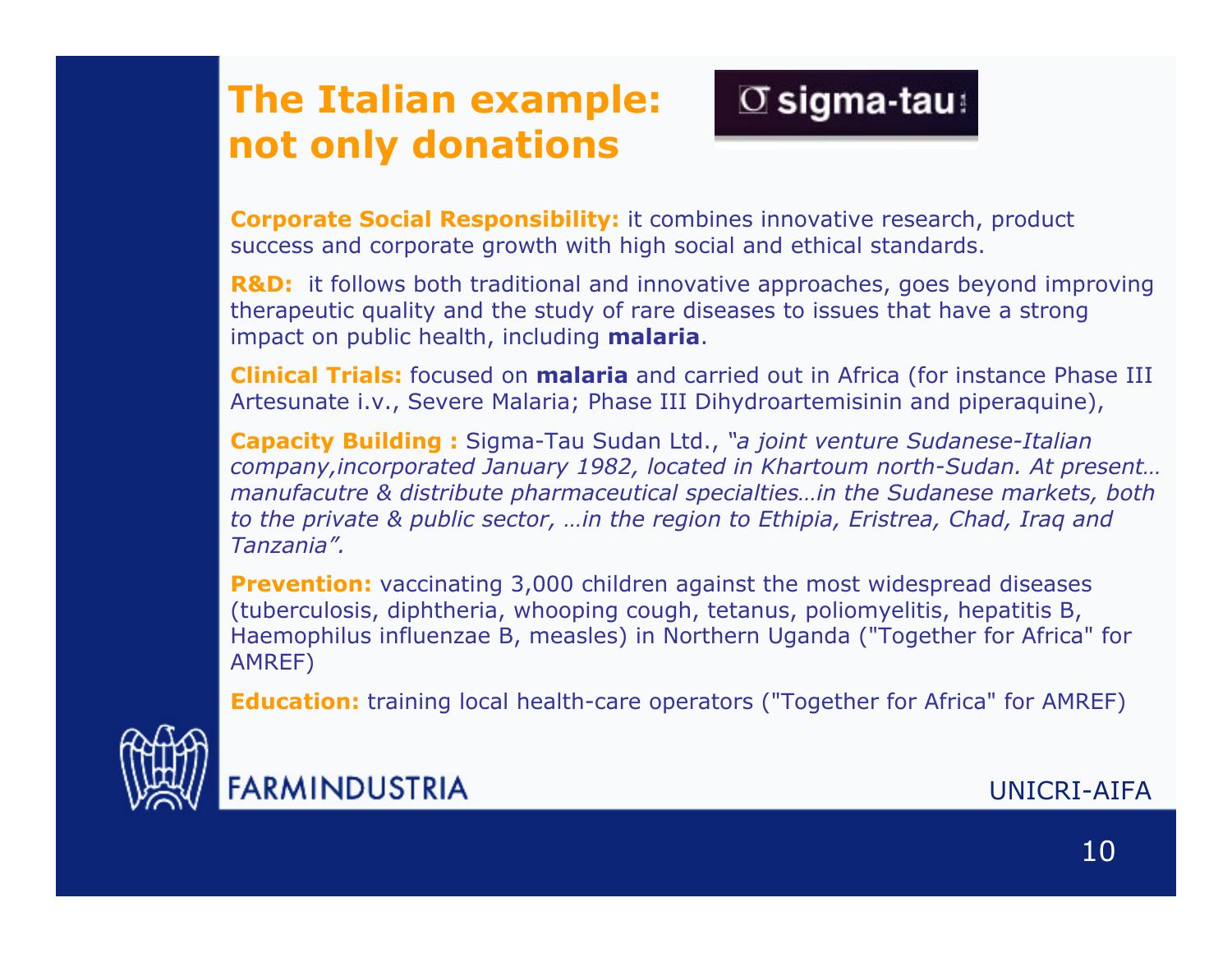## **The Italian example: focused on malaria**



#### **1) R&D**

**Medicines for Malaria Venture** (39 R&D partners include academic research institutes, biotech firms and pharmaceutical companies. Major pharmaceutical partners:Chong Qing Holley, GlaxoSmithKline, Novartis, Ranbaxy, Sigma-Tau)

Objective: to develop one new antimalarial every 5 years with the first one registered before 2010.

MMV now manages the largest portfolio of malaria medicine research in history, with 19 projects in different developmental stages entering into 2006.

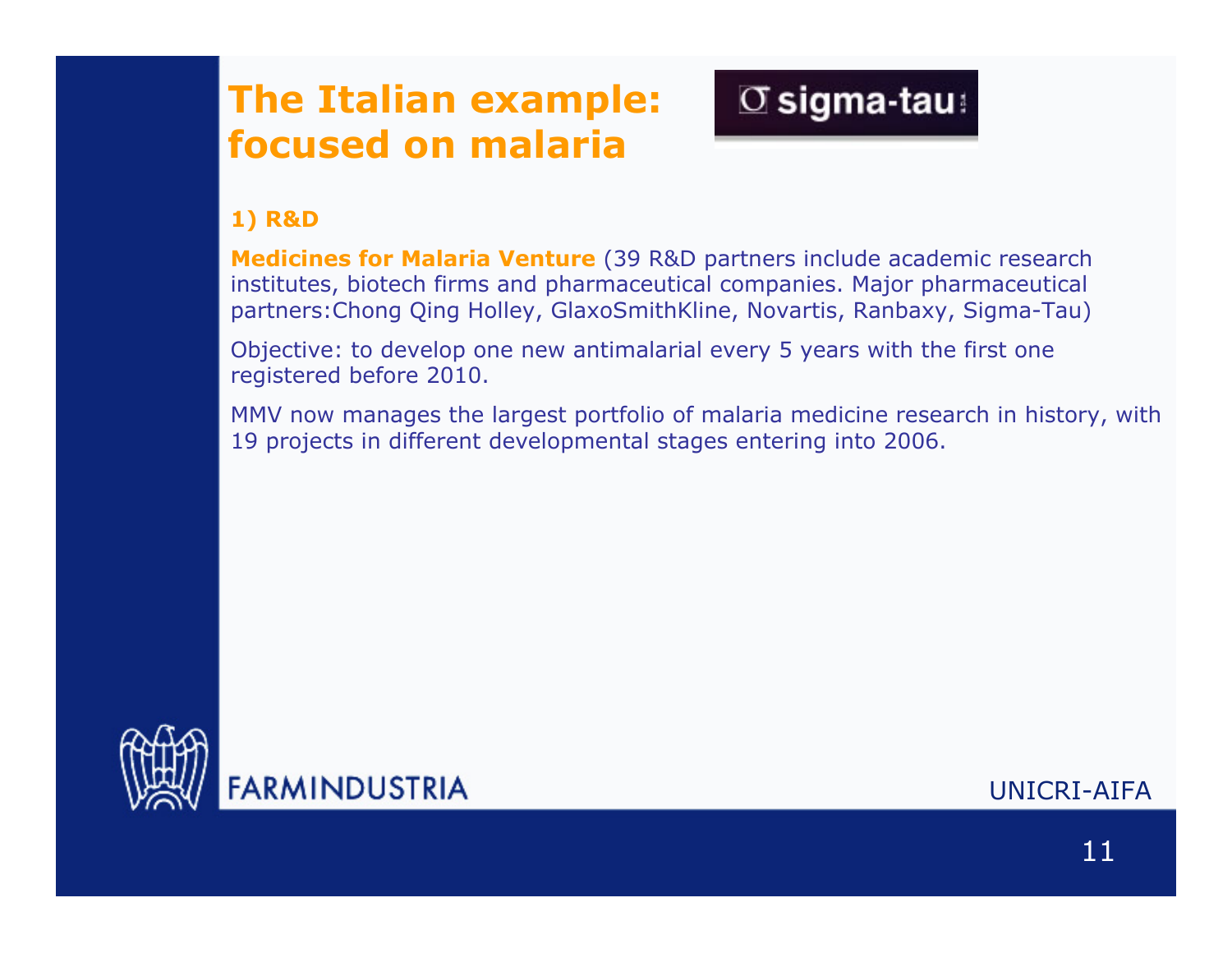## **The Italian example: focused on malaria**



#### **2) Clinical trials:**

Artesunate i.v., Severe Malaria, Phase III (in collaboration with Walter Reed Army Institute of Research, USA);

Dihydroartemisinin and piperaquine (DHA+PQP), two large phase III comparative clinical trials **conducted in Africa (Burkina Faso, Zambia, Kenya, Mozambique and Uganda)** and Asia respectively, which involved a total of about 2,700 patients, of whom 1,600 children under 5, all with uncomplicated malaria caused by Plasmodium falciparum.

All trials conducted at <u>the highest international Good Clinical Practice</u> level.

Outcomes (presented at the 57th Annual Meeting of the American Society of Tropical Medicine & Hygiene, New Orleans, Dec. 7-11 2008): combination effective against uncomplicated malaria like other artemisinin-based combination therapies, effective in preventing new infections for about two months, well tolerated with no significant side effects).



**FARMINDUSTRIA**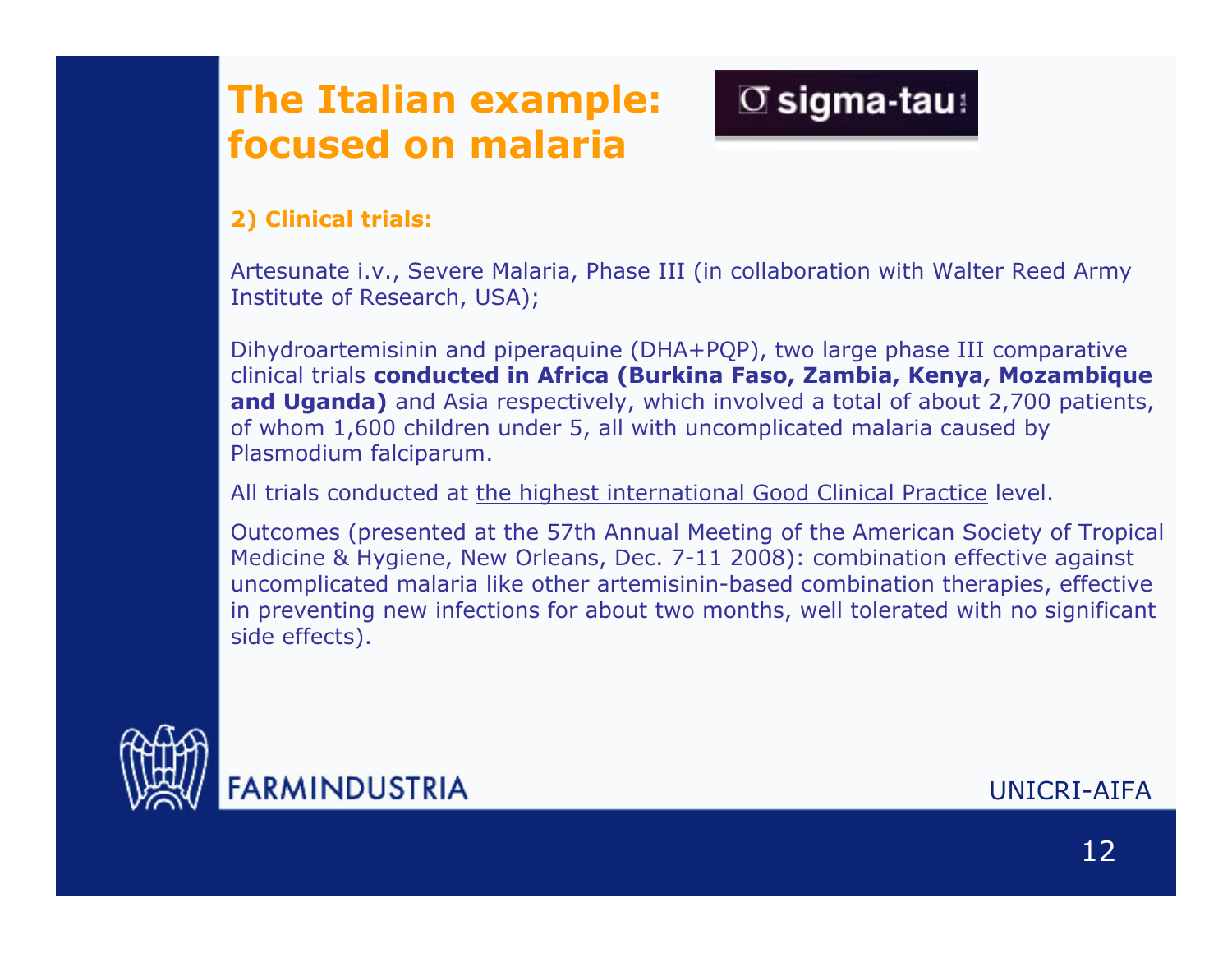### **The Italian example: focused on malaria**

# $\sigma$  sigma-tau:

#### **3) Clinical trials + Access to Medicines**

a license and supply partership agreement has been signed, under which, following applicable regulatory submissions and approvals, the partner companies will market a novel fixed dose artemisinin-based combination therapy (dihydroartemisinin <sup>+</sup> piperaquine) in Africa.

#### **Next step**

The hope is that the joint efforts made to develop this new drug and make it available to the greatest possible number of patients will substantially contribute to the achievement of the ambitious goal of the Gates Foundation to eliminate and ultimately fully eradicate malaria.